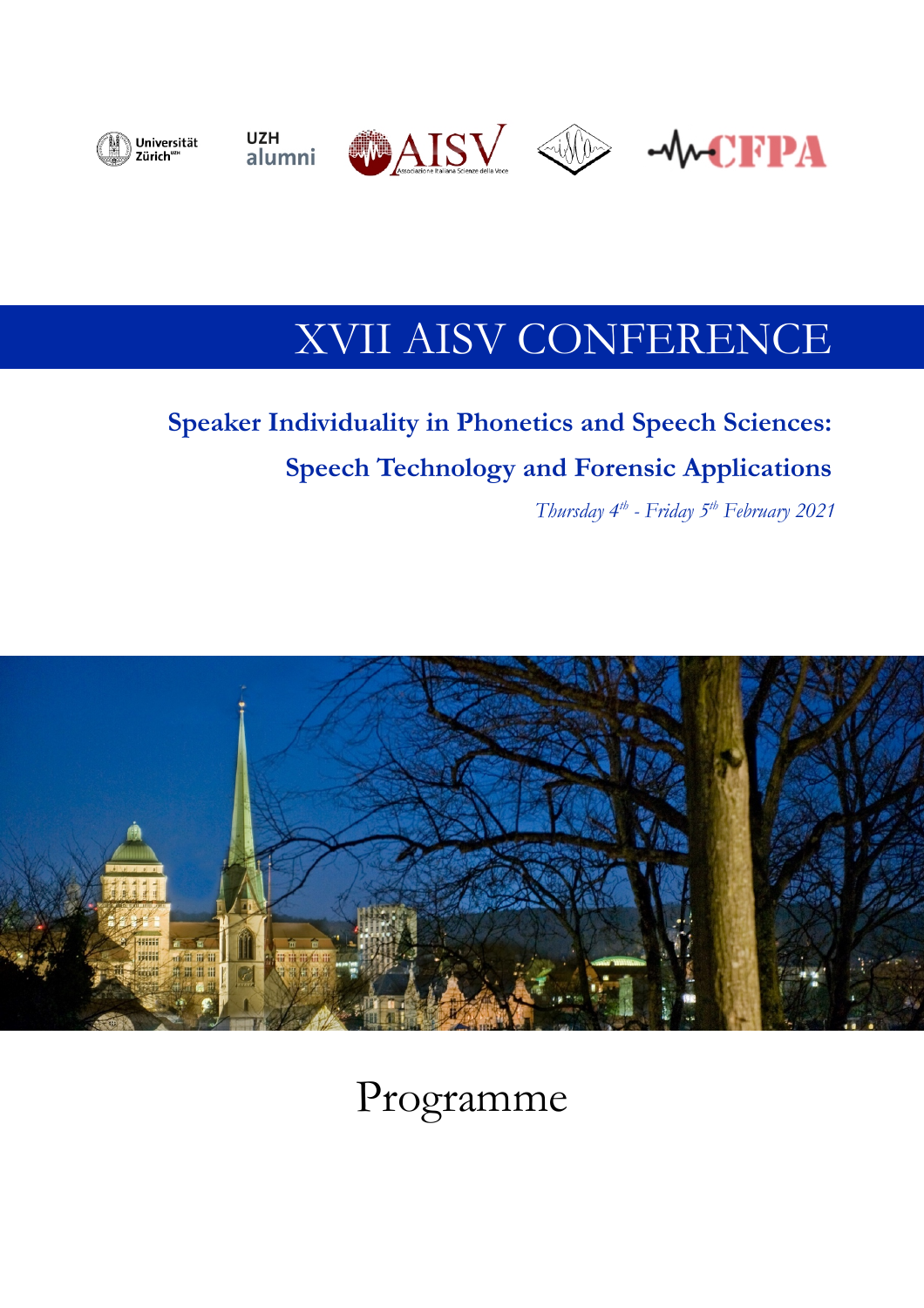#### **Thursday 4th February**

| 08:40 | Platform opening |  |
|-------|------------------|--|
|       |                  |  |

#### 09:00 Conference opening

#### 09:20 **Plenary Lecture 1 (Chair: Volker Dellwo)**

KIRSTY MCDOUGALL *Ear-Catching versus Eye-Catching? Some Developments and Current Challenges in Earwitness Identification Evidence*

#### 10:20 Break

#### **Oral session 1 (Chair: Elisa Pellegrino)**

- 10:40 KATHARINA KLUG, MICHAEL JESSEN AND ISOLDE WAGNER *Collection and analysis of multi-condition audio recordings for forensic automatic speaker recognition*
- 11:00 THAYABARAN KATHIRESAN, ARJUN VERMA AND VOLKER DELLWO *Gender bias in voice recognition: An i-vector-based gender-specific automatic speaker recognition study*
- 11:20 BENJAMIN O'BRIEN, ALAIN GHIO, CORINNE FREDOUILLE, JEAN-FRANÇOIS BONASTRE AND CHRISTINE MEUNIER *Discriminating speakers using perceptual clustering interface*
- 11:40 BRUCE XIAO WANG, VINCENT HUGHES AND PAUL FOULKES *System performance and speaker individuality in LR-based forensic voice comparison*
- 12:00 **Posterslam (Chair: Stefano Negrinelli)**

Poster session 1

#### 13:20 Lunch break

#### **Oral session 2 (Chair: Michele Loporcaro)**

- 14:20 ADRIAN LEEMANN, PÉTER JESZENSZKY, CARINA STEINER AND HANNAH HEDEGARD *Earwitness evidence accuracy revisited: Estimating age, weight, height, education, and geographical origin*
- 14:40 HANNA RUCH, ANDREA FRÖHLICH AND MARTIN LORY *Clustering of unknown voices*
- 15:00 SIMONA SBRANNA, CATERINA VENTURA, AVIAD ALBERT AND MARTINE GRICE *Prosodic marking of information status in L1 Italian and L2 German*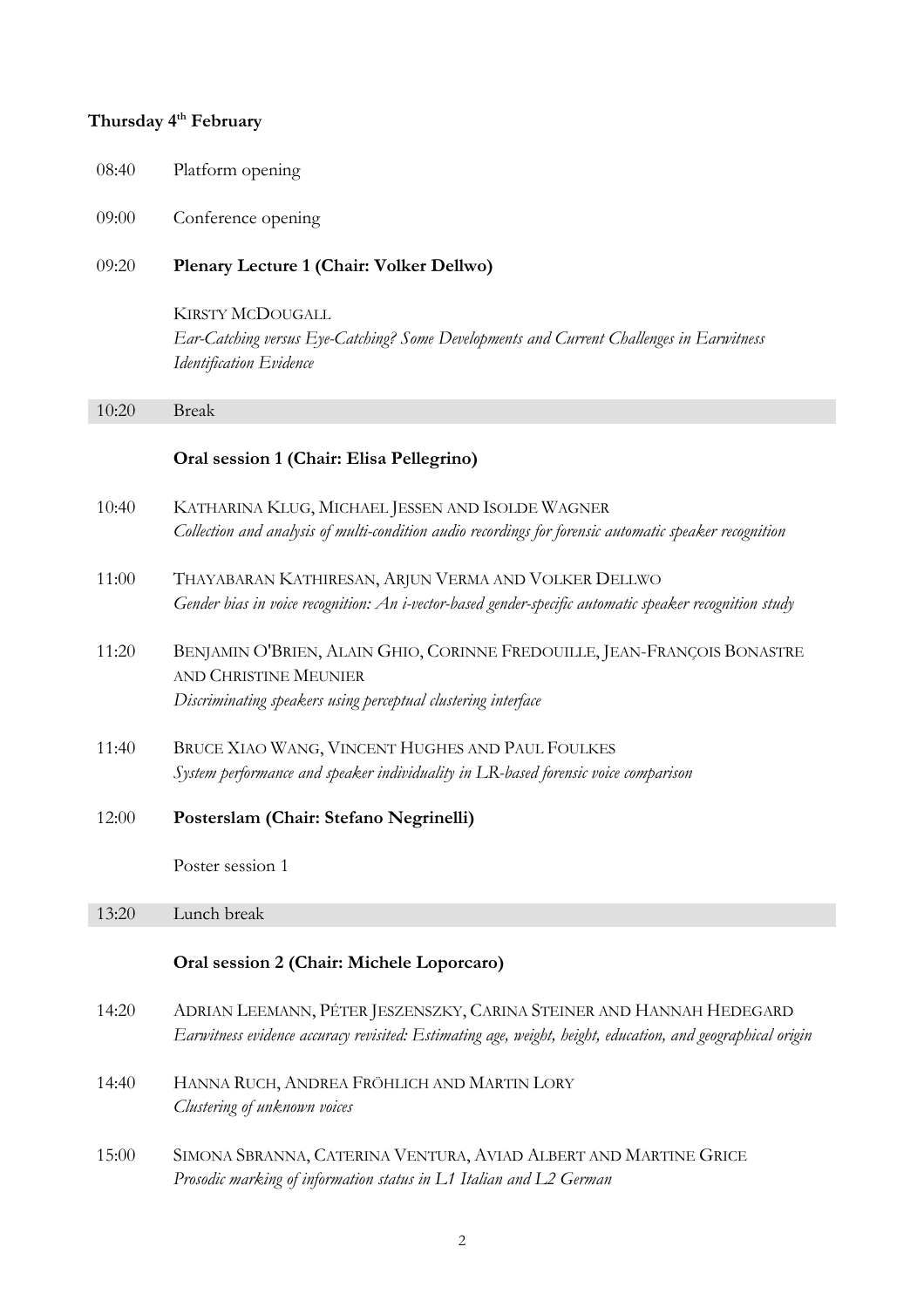| 15:20 | LOREDANA SCHETTINO, SIMON BETZ, FRANCESCO CUTUGNO AND PETRA WAGNER<br>Hesitations and Individual Variability in Italian Tourist Guides' Speech                                                        |
|-------|-------------------------------------------------------------------------------------------------------------------------------------------------------------------------------------------------------|
| 15:40 | <b>Break</b>                                                                                                                                                                                          |
|       | Oral session 3 (Chair: Camilla Bernardasci)                                                                                                                                                           |
| 16:00 | SONIA D'APOLITO AND BARBARA GILI FIVELA<br>Realizzazione di suoni nativi nel parlato di Italiano L2 da parte di parlanti francofoni: Interazione tra<br>accuratezza e contesto                        |
| 16:20 | SALVATORE GIANNINÒ, CINZIA AVESANI, GIULIANO BOCCI AND MARIO VAYRA<br>Prosodia implicita ed esplicita: convergenze e divergenze nella risoluzione di ambiguità sintattiche globali                    |
| 16:40 | ROSALBA NODARI AND SILVIA CALAMAI                                                                                                                                                                     |
|       | I silenzi dei matti. Gli spazi 'vuoti' del parlato nell'archivio sonoro di Anna Maria Bruzzone                                                                                                        |
| 17:00 | SILVIA CALAMAI, MARIA FRANCESCA STAMULI AND ALESSANDRO CASELLATO<br>Un percorso condiviso per la redazione di un Vademecum sulla conservazione, la descrizione, l'uso e il<br>riuso delle fonti orali |
| 17:20 | <b>Break</b>                                                                                                                                                                                          |
| 17:30 | <b>Franco Ferrero Award</b><br><b>AISV</b> General Meeting                                                                                                                                            |
|       |                                                                                                                                                                                                       |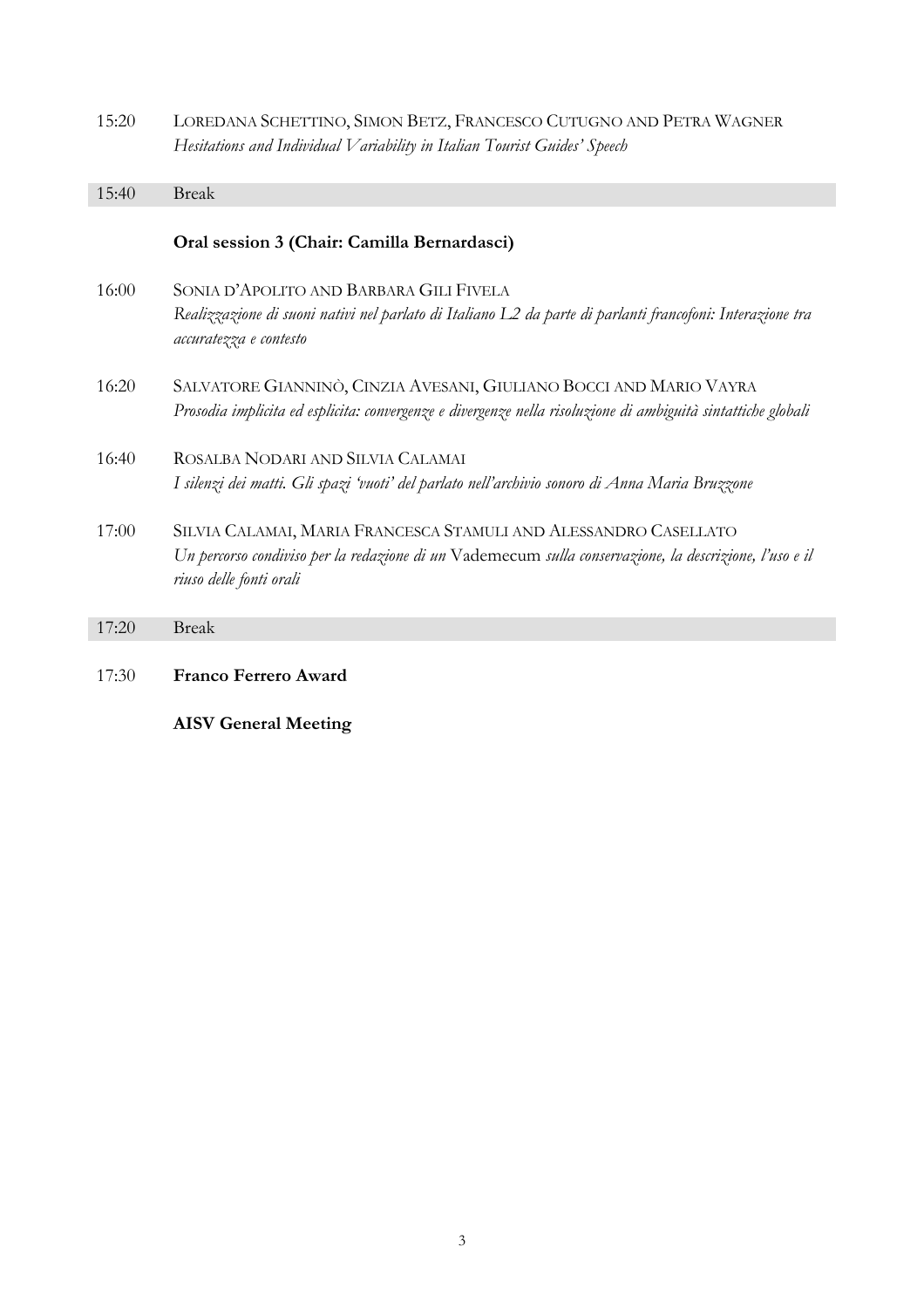### **Friday 5th February**

| 08:40 | Platform opening                                                                                                                                                |
|-------|-----------------------------------------------------------------------------------------------------------------------------------------------------------------|
| 09:00 | Plenary Lecture 2 (Chair: Stephan Schmid)                                                                                                                       |
|       | <b>HELEN FRASER</b><br>Forensic transcription: Scientific and legal perspectives                                                                                |
| 10:00 | <b>Break</b>                                                                                                                                                    |
|       | Oral session 4 (Chair: Davide Garassino)                                                                                                                        |
| 10:20 | <b>ANGELIKA BRAUN</b><br>The quest for speaker individuality $-$ a challenge for forensic phonetics                                                             |
| 10:40 | <b>JUSTIN LO</b><br>Seeing the trees in the forest: Diagnosing individual performance in likelihood ratio based forensic voice<br>comparison                    |
| 11:00 | ADAS LI, PETER FRENCH, VOLKER DELLWO AND ELEANOR CHODROFF<br>Analysing the effect of language on speaker-specific speech rhythm in Cantonese-English bilinguals |
| 11:20 | LEI HE<br>Characterizing speech rhythm using spectral coherence between jaw displacement and speech temporal<br>envelope                                        |
| 11:40 | HONGLIN CAO AND XIAOLIN ZHANG<br>The Current Situation of the Application of Evidence of Forensic Phonetics in Courts of China                                  |
| 12:00 | Posterslam (Chair: Dalila Dipino)                                                                                                                               |
|       | Poster session 2                                                                                                                                                |
| 13:20 | Lunch break                                                                                                                                                     |
|       | Oral session 5 (Chair: Dieter Studer-Joho)                                                                                                                      |
| 14:20 | ADRIANA HANULÍKOVÁ<br>Do faces speak volumes? A life span perspective on social biases in speech comprehension and evaluation                                   |
| 14:40 | NICOLAS AUDIBERT, CÉCILE FOUGERON AND ESTELLE CHARDENON<br>Do you remain the same speaker over 21 recordings?                                                   |
| 15:00 | STEFON FLEGO AND JON FORREST<br>Interspeaker variation in anticipatory coarticulation: A whole-formant approach<br>4                                            |
|       |                                                                                                                                                                 |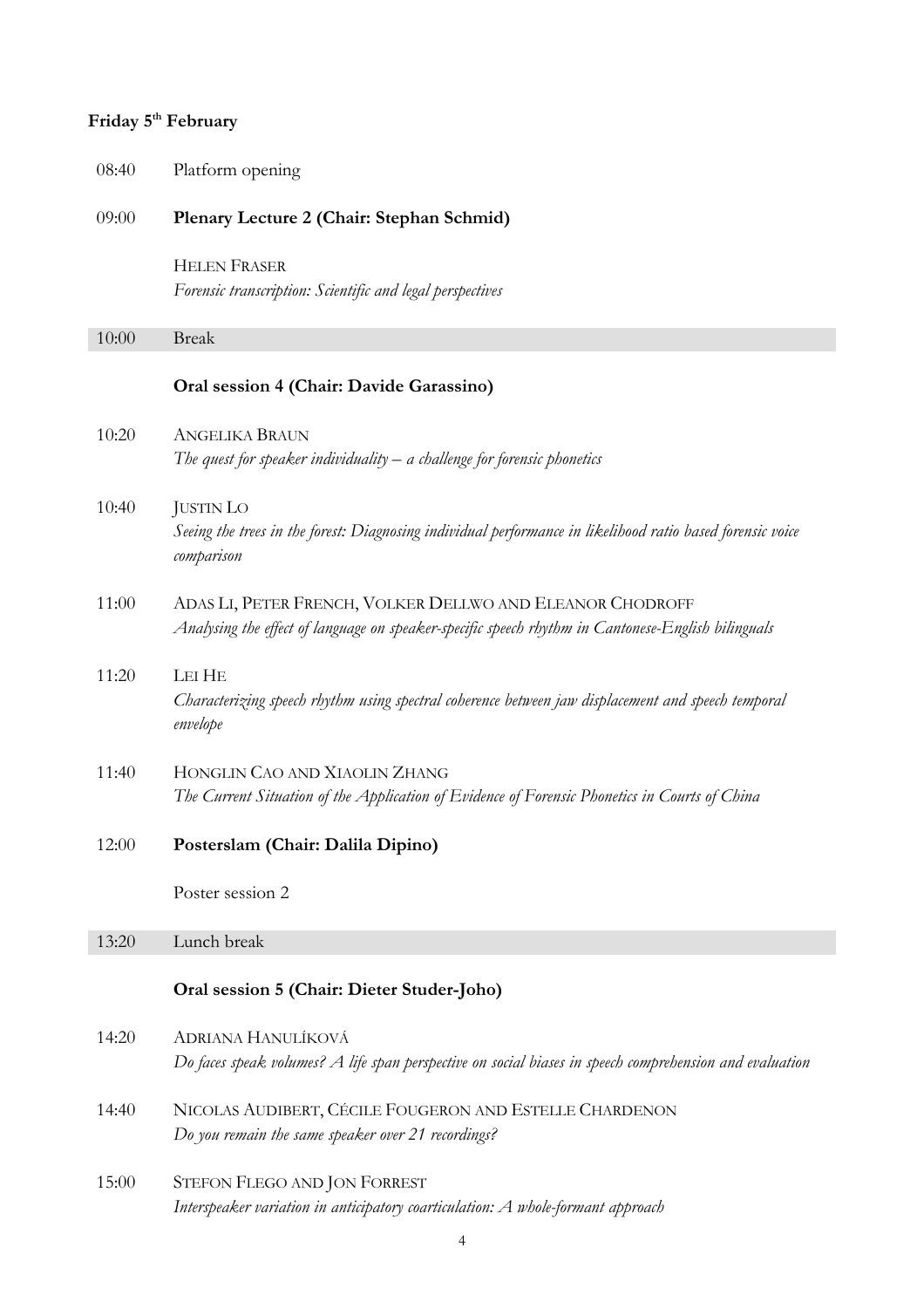- 15:20 LAURA SMORENBURG AND WILLEMIJN HEEREN *Forensic value of acoustic-phonetic features from Standard Dutch nasals and fricatives*
- 15:40 LEONARDO CONTRERAS ROA, PAOLO MAIRANO, CAROLINE BOUZON AND MARC **CAPLIEZ**

*The acquisition of /s/ - /z/ in a phonemic vs neutralised context: comparing FrenchL1, ItalianL1 and SpanishL1 learners of L2 English*

16:00 Break

#### 16:20 **Round table**

**Current trends and issues in forensic phonetics research** Moderated by: PETER FRENCH Participants: VOLKER DELLWO, HELEN FRASER, MIRKO GRIMALDI, MICHAEL JESSEN, KIRSTY MCDOUGALL AND LUCIANO ROMITO

18:00 Closing remarks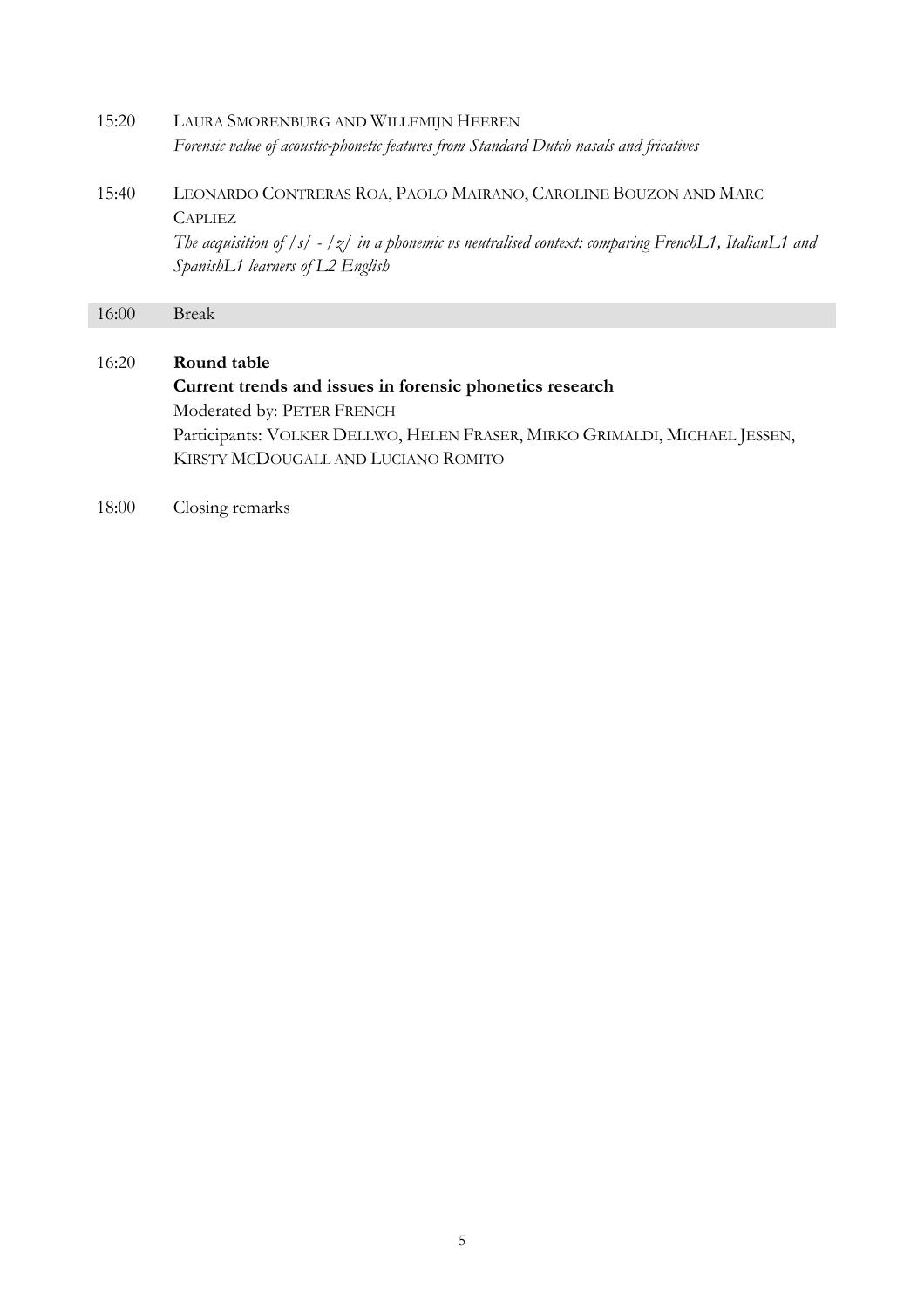#### **Poster session 1**

- 1 CECILIA VALENTINI AND SILVIA CALAMAI *Sull'insegnamento della pronuncia italiana negli anni sessanta a bambini e a stranieri*
- 2 VALENTINA DE IACOVO, MARCO PALENA AND ANTONIO ROMANO *La variazione prosodica in italiano: l'utilizzo di un chatbot Telegram per la didattica assistita per apprendenti di italiano L2 e nella valutazione linguistica delle conoscenze disciplinari*
- 3 CHIARA BERTINI, PAOLA NICOLI, NICCOLÒ ALBERTINI AND CHIARA CELATA *A 3D model of linguopalatal contact for VR biofeedback*
- 4 CLAUDIO ZMARICH, SERENA BONIFACIO, MARIA GRAZIA BUSÀ, BENEDETTA COLAVOLPE, MARIAVITTORIA GAIOTTO AND FRANCESCO OLIVUCCI *Coarticulation and VOT in four Italian children from 18 to 48 months of age*
- 5 ALICE ALBANESI, SONIA CENCESCHI, CHIARA MELUZZI AND ALESSANDRO TRIVILINI *Italian monozygotic twins' speech: a preliminary forensic investigation*
- 6 MARCO MARINI, MAURO VIGANÒ, MASSIMO CORBO, MARINA ZETTIN, GLORIA SIMONCINI, BRUNO FATTORI, CLELIA D'ANNA, MASSIMILIANO DONATI AND LUCA FANUCCI *The first Italian Dysarthric Speech Database for improving daily living of severely dysarthric people*
- 7 ELISA PELLEGRINO AND VOLKER DELLWO *Dynamics of short-term cross-dialectal accommodation. A study on Grison and Zurich German*
- 8 ALEJANDRA PESANTEZ *L2 speakers' individual differences in the acoustic properties of the front-high English vowels: The case of Ecuadorian speakers*
- 9 ÁLVARO MOLINA-GARCÍA *Acoustics and Perception do not match in Andalusian Spanish*
- 10 UMAR MUHAMMAD, PETER FRENCH AND ELEANOR CHODROFF *A Comparative Analysis of Nigerian Linguist Native Speakers and Untrained Native Speakers Categorising Four Accents of Nigerian English*
- 11 MEIKE DE BOER AND WILLEMIJN HEEREN *Language-dependency of /m/ in L1 Dutch and L2 English*
- 12 DAVIDE GARASSINO, DALILA DIPINO AND FRANCESCO CANGEMI *Modeling intonation in interaction. A new approach to the intonational analysis of questions in (semi-)spontaneous speech*